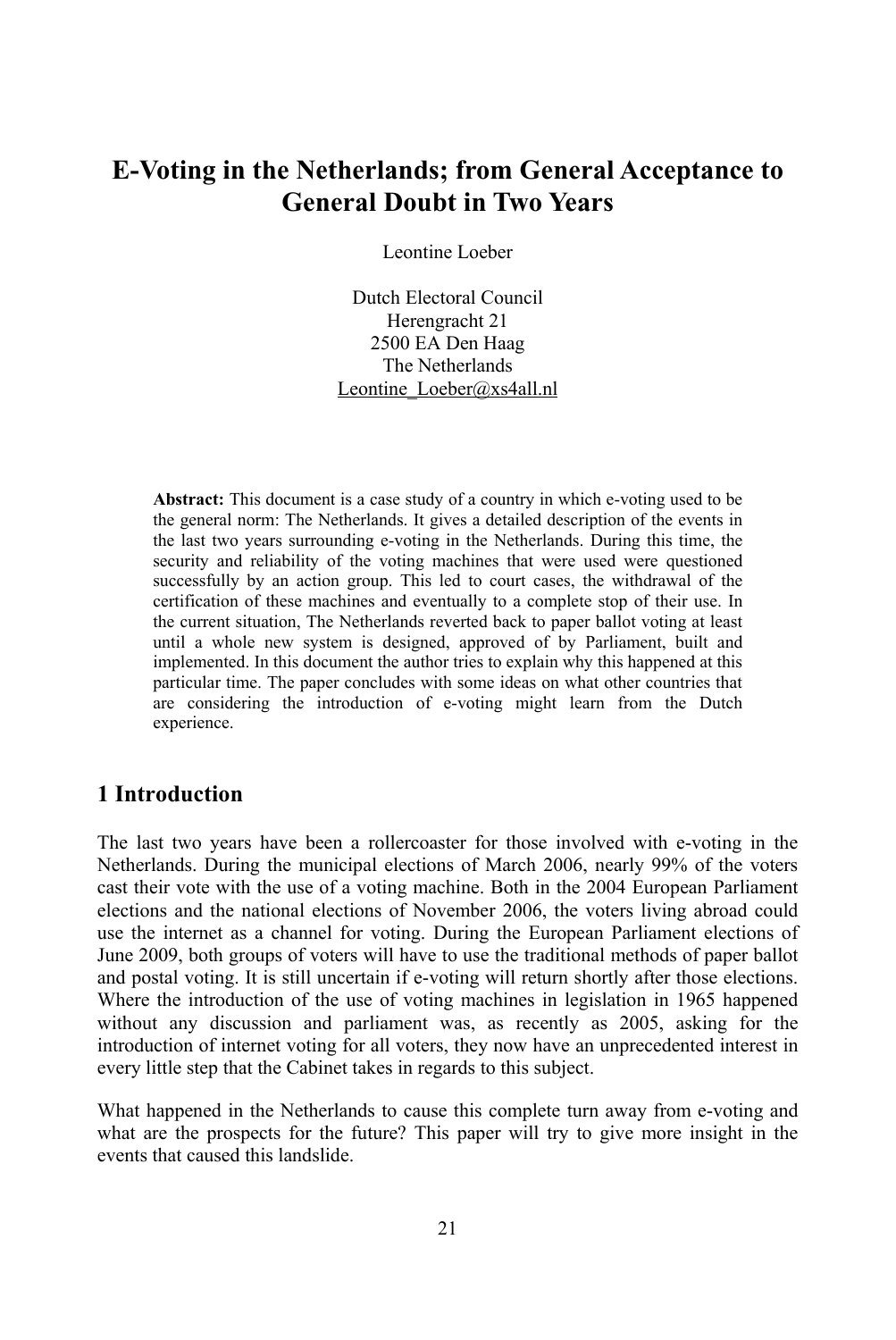# **Voting machines 2.1**

# **Legal Requirements for the Use of Voting Machines**

The Dutch legislation on elections was set up in such a way that the election process that is used when voting with a paper ballot was also applicable to voting with voting machines. Only in the situations where voting with a machine significantly differs from voting with ballot papers, exceptions were made in lower legislation. Because the two processes existed alongside each other, there has never been, until now, a fundamental discussion concerning the question as to whether the introduction of e-voting should lead to a reconsideration of the way the fundamental principles of free, fair and secret elections are guaranteed.

The Dutch Elections Act was, as stated above, based on the principle of voting by paper ballot. It only contains three provisions regarding e-voting<sup>1</sup>. These provisions state that electronic voting is possible and give some general demands for electronic means that are used in the voting process. The most important requirement in the act is a certifying procedure. The act also states that the means must guarantee the secrecy of the vote. All other regulations for voting machines were found in lower legislation in chapter J of the Decree of 19 October 1989, establishing new regulations for implementing the Elections Act and the ministerial Regulation for the approval on voting machines 1997.

To obtain an approval, a supplier had to submit a prototype of a machine to an independent certification agency that tested the machine against the requirements stated in the ministerial regulation. The test results were not made public. Based on the test report of the agency, the supplier could apply to the Minister of the Interior for an approval of the prototype. Once the prototype was approved, the supplier gave the agency ten machines of which the agency tested one against the prototype. If the tested machine was built according to the approved prototype, the agency would conclude that the machine could be approved. Again, for the final approval, the supplier had to apply to the Minister. The regulation had an appendix which contained the demands that a machine had to meet before it could be approved. These demands had not been updated since the regulation came into force in 1997. The regulation also contained a number of grounds based on which the Minister could decide to withdraw a given approval.

 $<sup>1</sup>$  The articles J 32 to J 34 in the Dutch Elections Act.</sup>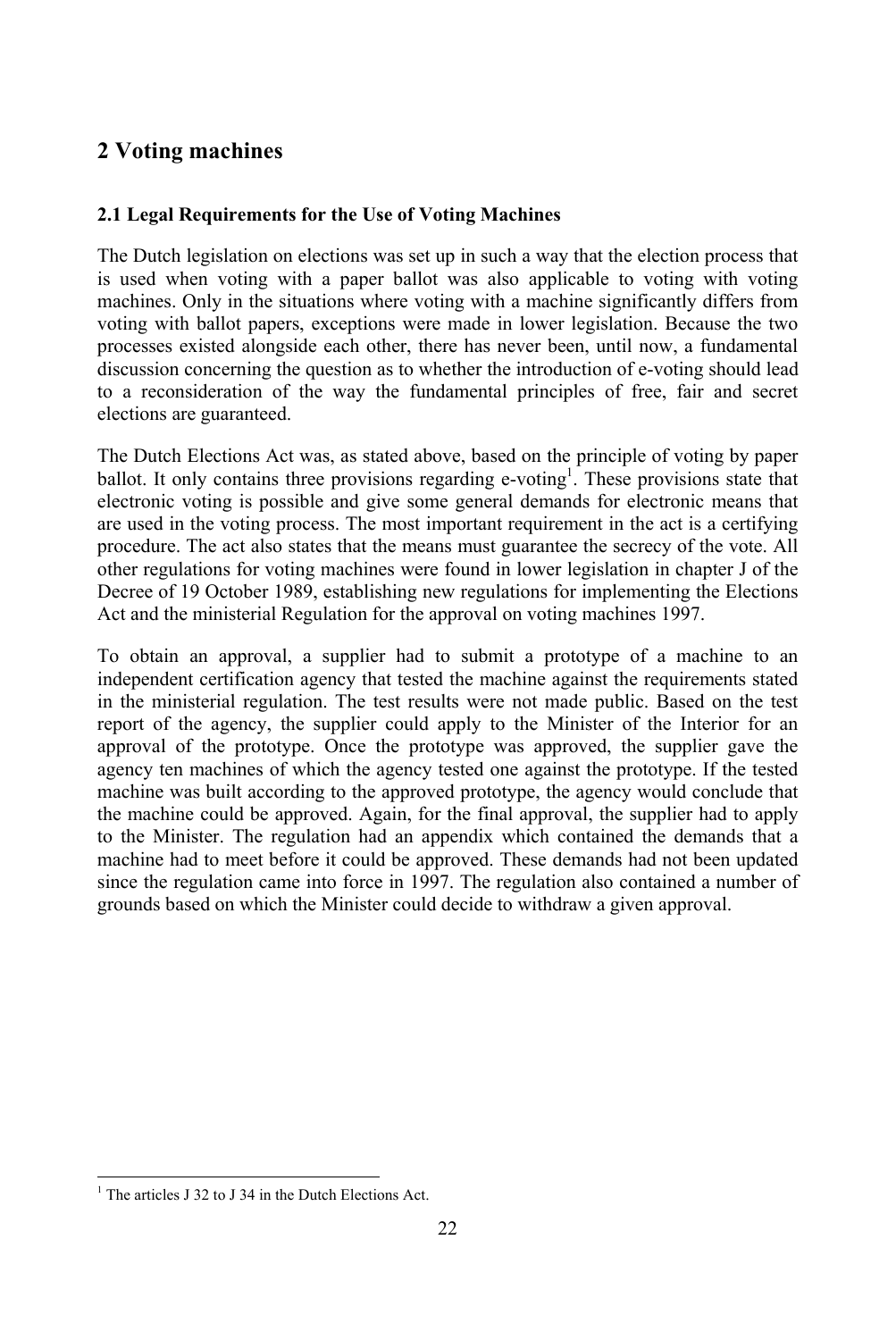## **History of Voting Machines**

The use of voting machines in the polling station has known a long tradition in the Netherlands. Already in the 1950's there was interest for the electronic voting machines used in the United States. In 1966 the first machines of this type, made by Automatic Voting Machine Corporation (AVM), were introduced in the Netherlands. In 1965 the Electoral Act was modified in the sense that the possibility of elections with the use of electronic means was opened. It was left up to the municipalities, who are under Dutch law responsible for organising elections, whether they wanted to use machines or not. The legal provisions called for an approval of voting machines by the Minister of the Interior after which municipalities either bought or rented the machines from the suppliers. This led to a situation where, in 2005, there were two suppliers who divided the market: Nedap and Sdu. Nedap built voting machines with panels that were big enough to contain all the candidates for an election<sup>2</sup>. They were one of the first companies to build voting machines for the Netherlands and they supplied machines to approximately 90% of the municipalities. They are also active in other countries.

The Sdu machines are smaller and have a touch screen instead of buttons. The voting on these machines is done in two steps, whereby a voter first chooses a party and then, from the list of that party, a candidate. Sdu does not sell the machines to the municipalities, but rents them per election. Both types of machines are stand alone machines, although the Sdu machine does have a GPRS connection. This connection can only be used once the election is closed to send the results to the municipality. **2.3 Fraud during the Municipal Elections of <sup>2006</sup>**

In one municipality, there was a suspicion of fraud during the 2006 elections. A certain candidate obtained 181 preferential votes in one polling station. In all the other polling stations together he only obtained eleven votes. The fact that he was a polling worker and the person controlling the voting machine in the polling station where he got the large number of votes, led to an investigation. However, because the Nedap machine that was used does not have a paper trail, a manual recount of the votes was not possible. The District Attorney therefore asked all the voters to come in for a shadow election. The voters were asked to secretly cast their vote again. During this election the candidate only got a very small number of votes. Also, a number of voters testified that they felt that the suspect had told them too early that they had cast their vote. This gave the District Attorney enough reason to indict. The court in lower instance acquitted the suspect due to lack of evidence. However, when the District Attorney appealed, the appellate court did decide to convict. They found that the testimonies, combined with the results of the shadow election, gave enough cause to convict the suspect of election fraud. This case made people wonder if fraud was possible while using voting machines and if so if fraud had happened before. Was this person the first, or was he just caught because in his case it was so obvious?

<sup>&</sup>lt;sup>2</sup> The Dutch system is based on a preferential vote for a candidate. In a general election, approximately 600 candidates compete.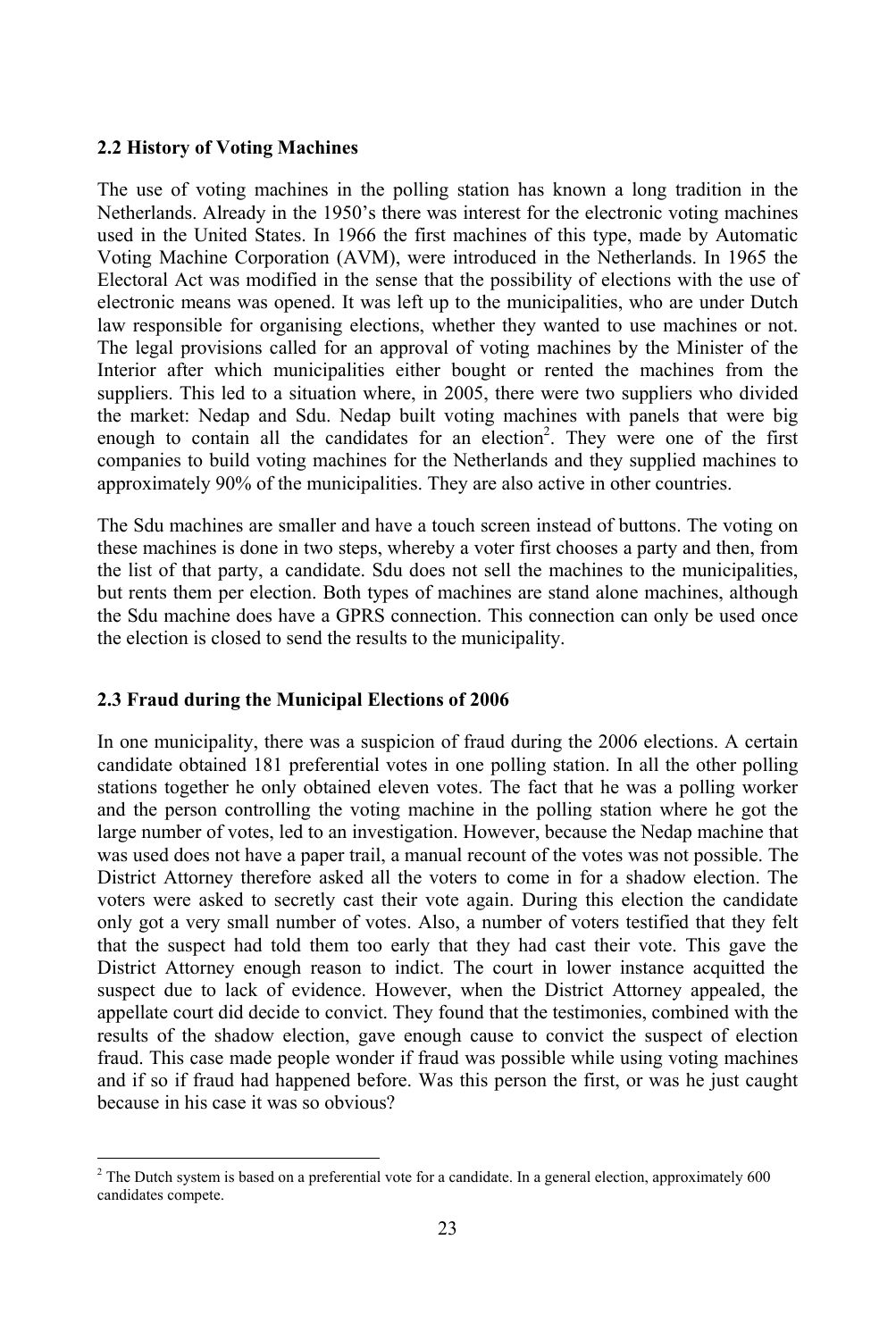### **Campaign by NGO we don't trust voting computers**

In 2006 an action group by the name of we don't trust voting computers was founded<sup>3</sup>. This happened after the municipal elections of March 2006 during which the municipality of Amsterdam used voting machines for the first time. Most of the founders of the action group live in Amsterdam and were confronted with these machines. The leader of the group is Rop Gonggrijp, a well-known hacker and founder of the internet company xs4all. They started their campaign in the spring of 2006 with a series of requests based on the Freedom of information act. Through these requests they wanted to obtain as much information as possible concerning the voting machines and the decision making process surrounding the approvals. They also approached municipalities in an attempt to buy voting machines. This was successful; they managed to get a couple of Nedap machines. While they were doing this, the Cabinet fell and it became clear that there would be general elections in November.

The action group managed to decipher the operating system for the Nedap machine and wrote an overwrite program that would make it possible to commit fraud with the machines. This program would transfer a certain number of votes casts from one candidate to another. Because the machine did not have a paper trail, this fraud could go undetected if applied on a small scale. While examining the machine, the action group also detected that the radiation transmitted by the screen on the machine can be read from a distance<sup>4</sup>. This makes it possible to break the voter secrecy since in the Netherlands the name of a voter is read out loud in the polling station. The action group presented their finding during a press conference on October 4th [Gr06]. Although the fraud possibility is probably the biggest problem since it changes the outcome of the election, most attention went to the question of voter secrecy. This is caused by the fact that secret elections are not only guaranteed by the Dutch constitution, but also a requirement in the first protocol of the European Convention on Human Rights. The Dutch government is therefore obliged to do anything in their power to guarantee a secret election.

<sup>3</sup> The Ngo has a website, www.wijvertrouwenstemcomputersniet.nl, which also contains information in English.

<sup>4</sup> In computer science, this is known as the Tempest problem. The problem was detected in normal computers as early as the 1980's.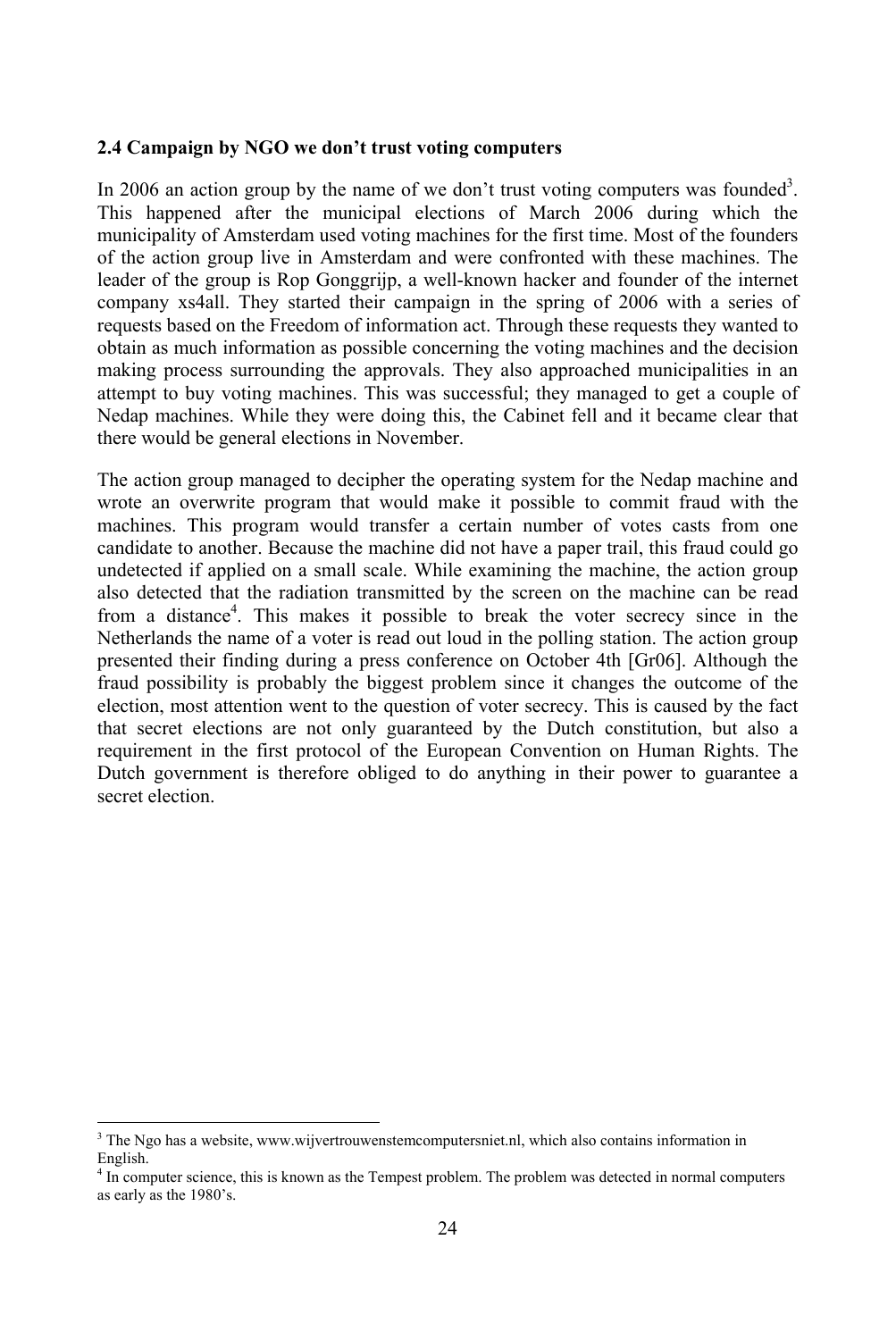The Cabinet decided after the press conference to have the Secret Service test all types of machines in use for this Tempest problem. It turned out that the most common used Nedap machines did not radiate beyond 5 metres. The Sdu machines however could be 'read' from a distance of over 30 metres, due to their larger screen. This was such an uncontrollable situation that the Cabinet did not see any other option than to withdraw the approval of these machines, even though it was only three weeks before the election. The election did take place, with a crisis team supporting the 32 municipalities whose Sdu machines could not be used. Ten of them were able to use Nedap machines and in 22 municipalities, including Amsterdam, the voting was once again done with paper ballot and pencil. During the elections, which were observed by the Organisation for Security and Cooperation in Europe, there were no major problems with the voting machines [OD07]. The extra security measures that were taken seemed to function well, and although five machines were taken out of service because they might have been tampered with, tests revealed that they were all functioning normal.

After the elections preparations had to be made for the Provincial elections of March 2007. Sdu went to court to fight the withdrawal of their approval and managed to get a court order for a new test by the Secret Service. Although they got a number of attempts, they did not manage to deliver a machine with a radiation range under 5 metres. It was then decided not to renew their approval. For the elections, the same security measures as during the general elections were in place and everything went well. **2.5 Advisory Committees**

The events surrounding the general elections led to an increased attention from Parliament. They asked the Minister to set up two independent advisory committees. The first looked into the past, especially to the decision making process concerning the use of voting machines. This committee published a report in April 2007 that stated mistakes had been made in the past. One of the major issues they detected was that the ministry did not have enough technical knowledge, which led to a situation where the suppliers not only controlled the market, but were also influential in the decision making process. Also, the responsibility for the elections and the electoral legislation had in the past shifted several times between different parts of the ministry. This caused a shattered knowledge of the system and its origins. Just before the elections of November 2006, it was not clear which division was responsible for what, which led to an inability to respond quickly to the problems that arose due to the criticism on e-voting. Furthermore, the committee concluded that the embedding of the voting machines within the legal framework was very weak. The lack of technical knowledge had caused a certification process in which the security of the machine was not tested properly. Therefore, they recommended an update of the regulation concerning the certification of the voting machines [He07].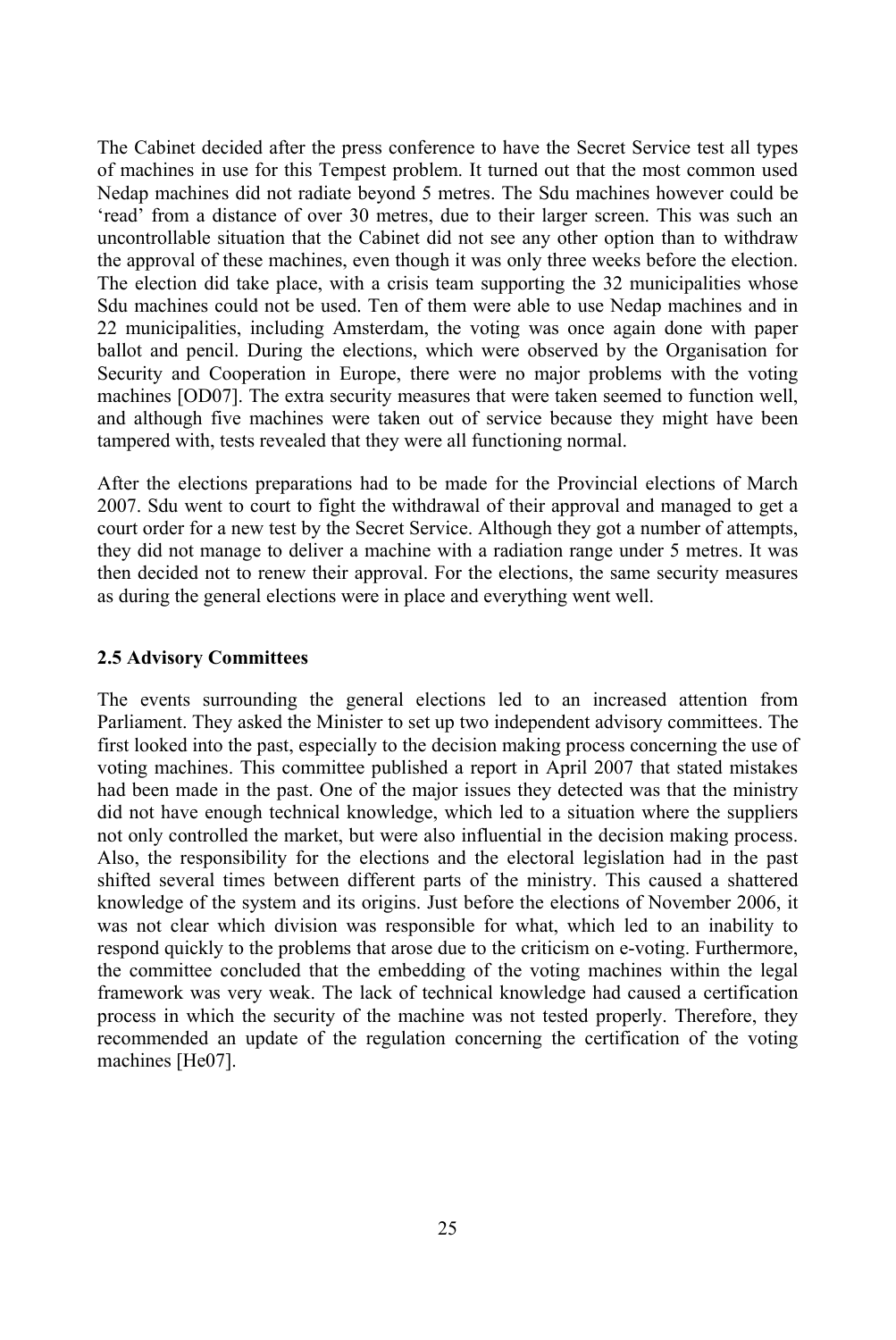The second committee was asked to give recommendations regarding the electoral process in general and on new ways of e-voting in particular. They published their report 'Voting with Confidence' on September 27th of 2007. One of the recommendations was that the Minister of the Interior should get more responsibilities in the electoral process. This would mean that the current legal position of the municipalities in the process would be changed. Another recommendation concerned a new way of using technology in the voting process. In light of the problems that arose because of the lack of a paper trail with the old machines, they recommended a new system. This system would consist of a voter printer and a vote counter machine. The printer should basically function like a pencil; the voter selects a party and then a candidate, after which the printer would print this selection. The printer does not store the votes. The voter takes the print and puts it in a ballot box. At the end of the day, the votes are counted with the vote counter, which is a scanner [Ka07]. The main advantage of this system over the traditional paper ballot voting is that it prevents voters from casting unintentional invalid votes. It also makes it possible to adapt the system for blind people, for example through the adding of a voice recorder. Last, it speeds up the counting process. Compared to the current system of voting machine, the main advantage lies in the paper trail and the fact that the voter can check whether the printer printed the vote correctly before casting it. Therefore, the proposed system does not require a high level of trust in technology by the voter. **2.6 Aftermath**

During the press conference in which the 'Voting with Confidence' report was presented, the State Secretary for the Interior announced that the 'Regulation for approval of voting machines 1997' would be withdrawn. The action group had already filed a court case against the approval of the Nedap machines given in March 2007. As a result of this procedure, on October 1st 2007, the District Court of Amsterdam decertified all Nedap voting machines that were in use in The Netherlands. Since the approval of the Sdu machines was already withdrawn, there were no more certified machines at that time. On October 21st 2007 the 'Regulation for approval of voting machines 1997' was actually withdrawn. Also, the Decree of 19 October 1989 was amended, taking out the provisions that gave the Minister the competence for making new regulations for the approval of voting machines. Therefore, it was also no longer possible to certify new machines. This means that until new e-voting mechanisms are developed and the rules concerning their use are entered into legislation, the current legislation only allows for voting by paper ballot. However, Nedap did file an appeal against the decertification order by the District Court. They also lodged a complaint with the Ministry of the Interior against the withdrawal of the regulation. The State Secretary has recently decided to uphold the withdrawal decision. It is expected that Nedap will also file an appeal in this case. Both cases are therefore still running, so the situation might change once again in the near future. Since it is uncertain when the ruling in these cases will come and what the outcome will be, municipalities, the ministry and the Electoral Council have started preparations to hold the first nation wide election with paper ballots in over 40 years.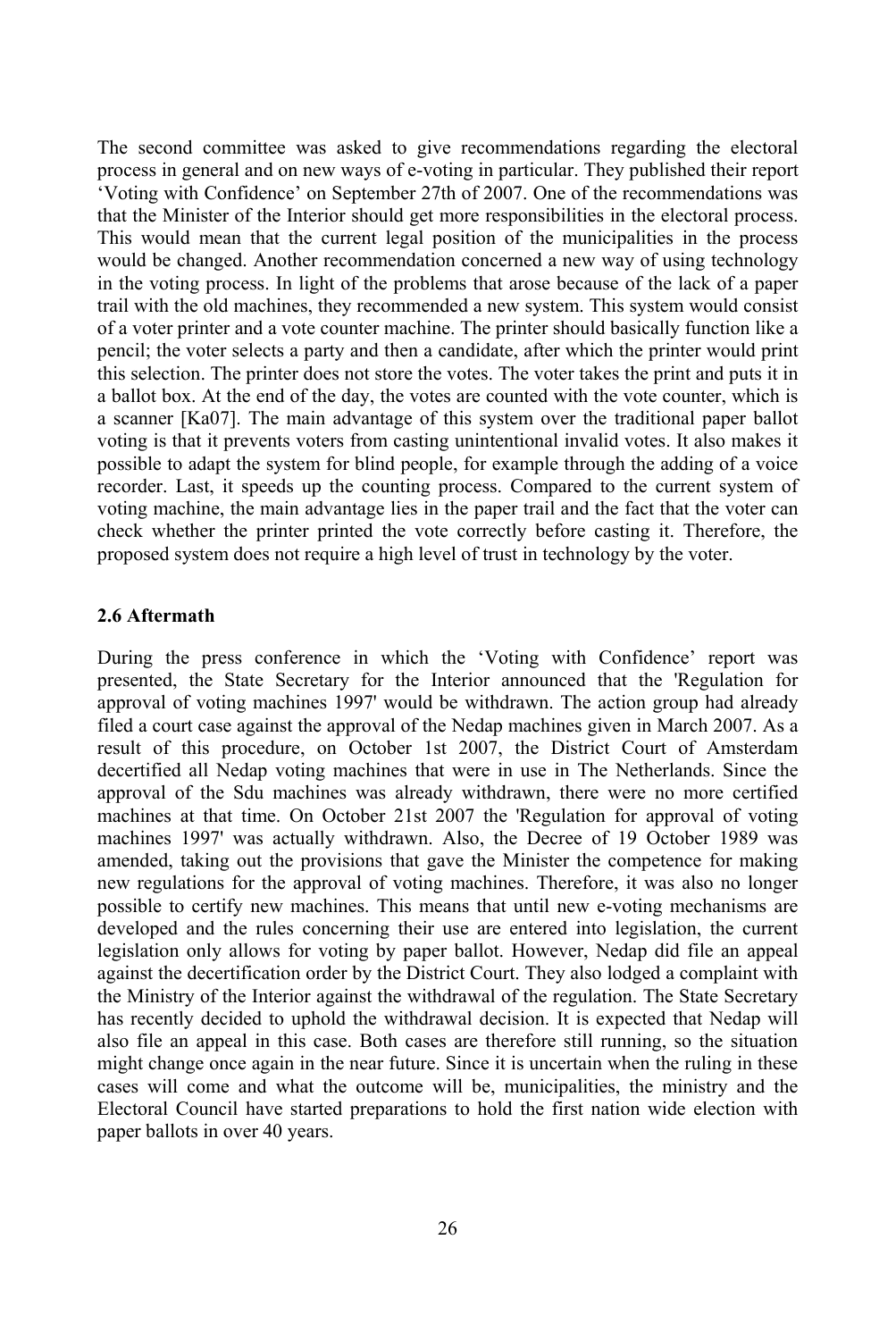# **Internet and Telephone Voting 3.1 Experiments**

In 1999 a project was started to investigate possibilities for remote e-voting. This project was in first instance mainly meant for voters from abroad. The intention of the Minister at that time was however to also in time expand the possibility of remote e-voting to voters within the Netherlands. The voters from abroad were seen as an ideal test group for this type of e-voting. Since 1985 almost all Dutch citizens living abroad have been eligible to participate in elections. The main requirement for them is that, in contrast to voters living within the Netherlands, they have to register separately to become a voter. Before 2004 they could choose to vote by mail, by proxy, or in person in a polling station within the Netherlands. Approximately 25000 voters register per election to participate. The procedure for voting by mail was seen as problematic and timeconsuming and not all the votes were received in time to count in the elections. Therefore, an experiment was held during the European Parliament elections in 2004 whereby voters from abroad could choose to vote via the internet or the telephone. During the registration process they had to apply for this. The experiment was held under special legislation, the Online Voting Experiment Act. The Internet voting was a success; the telephone experiment was only used by a very small number of voters. Because of these results, the government decided to abandon the telephone experiment, but to carry on with the internet voting. During the national elections in 2006 a new experiment was held with the internet voting. Again, this was a great success; out of the 34.305 registered voters from abroad 21.593 voters (63%) chose to vote via Internet in the registration period. During the elections, 19.815 voters (92%) did eventually cast their vote through the Internet. These voters were asked to fill in an online questionnaire on internet voting. 11.003 voters (65%) responded to the questionnaire. Out of these voters, 99% preferred internet voting over voting via mail. 94% wanted the government to implement internet voting permanently<sup>5</sup>.<br>**3.2** Future

These figures and the positive experiences of the governments working with internet voting, led to the plan to implement internet voting for voters from abroad into the regular Election Act, since there was no reason to keep experimenting.

<sup>&</sup>lt;sup>5</sup> See also www.minbzk.nl/bzk2006uk/subjects/constitution-and/internet-elections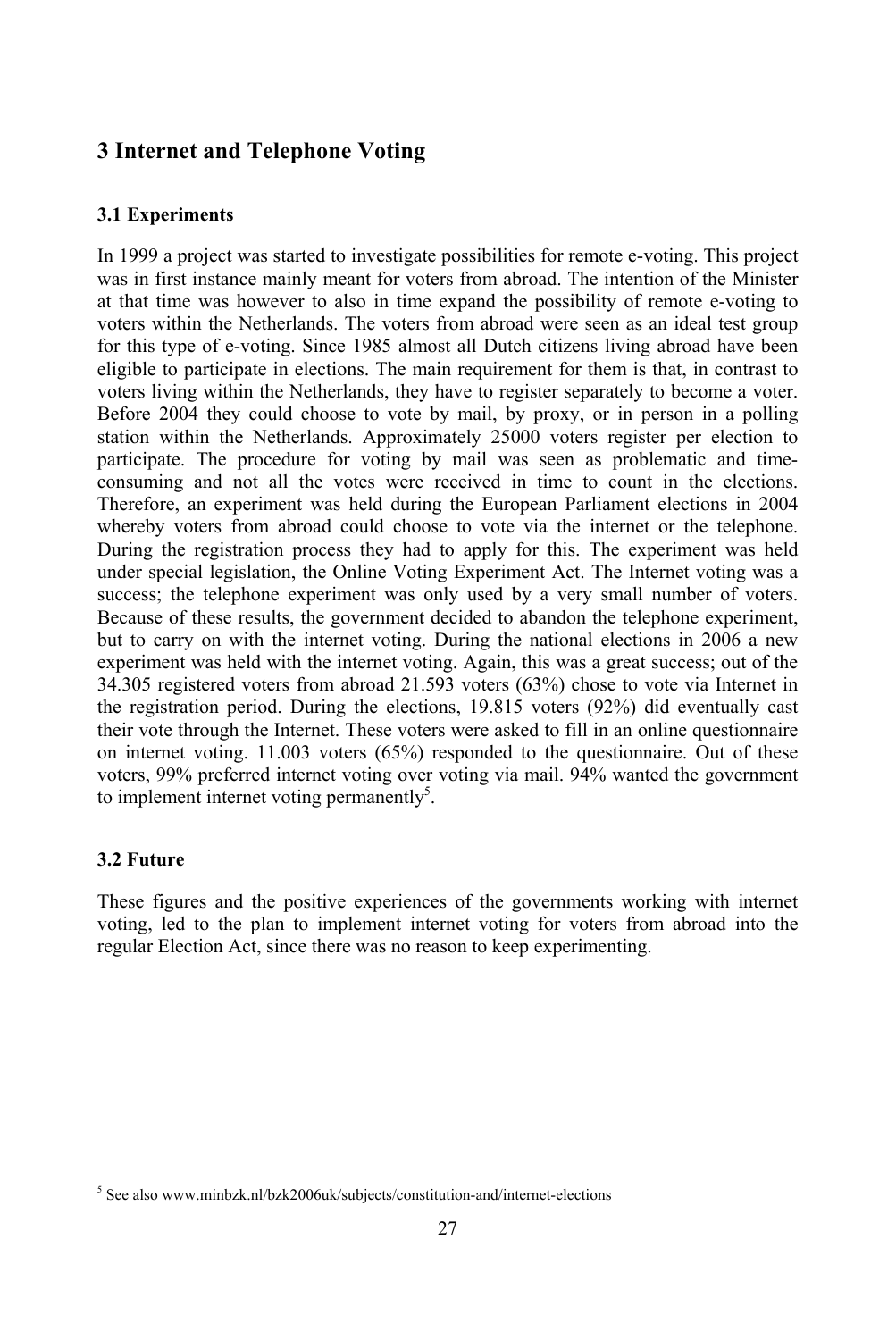However, the controversy surrounding the voting machines also rubbed off on the discussion surrounding internet voting. If a certifying procedure was deemed necessary for the machines, then why not for the internet service that was used during the election process? This question was asked by Parliament in a discussion with the State Secretary for the Interior in November 2007. The Parliament adopted a motion stating that a certifying procedure should be installed for internet voting. In January 2008 the State Secretary announced that the instalment of such a procedure would cost a lot of time and money and that it was therefore not possible to allow voters from abroad to vote via the internet in the European Parliament elections of 2009. Just before this announcement, the action group filed several Freedom of Information requests concerning internet voting. Now that the voting machines are out of the way, at least for the moment, it looks like the future of internet voting is going to be the next topic of debate in the discussion surrounding Dutch Elections. It is therefore still very uncertain if internet voting will in the future become a permanent option. The demand for nation-wide internet elections that Parliament still made in 2005 has not returned on the agenda and probably will not for a long time. **4 And now?**

On the 30th of January 2008 the Parliament debated the proposed new system with the Minister. Several of the parliamentary fractions called for a very thorough approach and made it clear that they would rather vote with paper ballots a bit longer than to rush into new ways of electronic voting. The State Secretary decided to set up a technical advisory committee to examine the feasibility of the new system and to set up guidelines for the technical testing of the vote printer en counter. The results and recommendations of this committee are not known at this moment. They will report to the Minister shortly, as she had promised Parliament that Cabinet will decide on the future of this system before May 1st. Since then, she has announced that this decision will be delayed until probably half May. Already it has been made clear that the 2009 elections for the European Parliament will be held with paper ballot voting. After all, even if the Cabinet and Parliament decide to implement the new system, it will not be possible to develop and test it in time for these elections. This means that currently the Dutch municipalities are in the process of preparing elections in the old fashioned way. For a large group of voters this will mean that they will have to vote with paper for the first time in their lives, even though they have been voting for 30 years. A lot of effort will have to go towards explaining to these voters how this works. What will happen after the European Parliament elections is still a big mystery, even for those involved in the decision making process at this time. The biggest question is whether it will be possible to design a new system for electronic voting that can withstand the fast changes in computer science and the pressure of anti e-voting group and at the same time be voter friendly, easy to use and not too costly.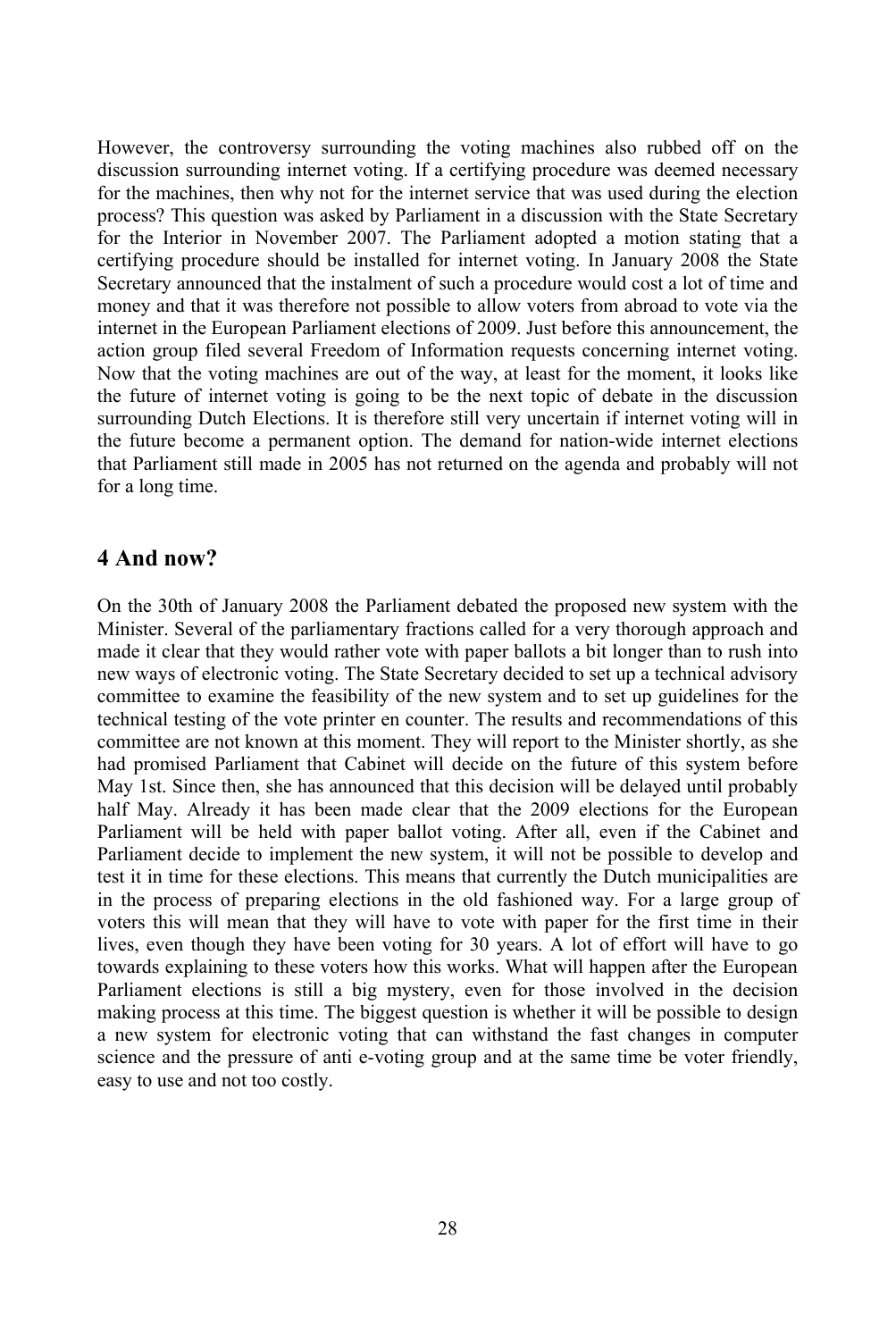# **Conclusions**

The mere fact that the introduction of voting machines in the Netherlands did not lead to discussion and seemed to go rather smoothly did not ensure that this topic would not be controversial later on. On the contrary, because the introduction went so easy, maybe the political attention for the subject was not great enough, causing neglect and a lack of knowledge with both the Ministry and the Parliament. New developments in computer science and security issues were not linked to voting machines even though there was enough reason to do so. A note hereby however is that also computer scientists have only recently started to consider the subjects of trust, transparency and verifiability in relation to the use of computers in elections. The consequence was that only when the actions of an action group led to a major crisis on the subject, was it acknowledged that there might be a problem.

What can we learn from this? First of all, an important lesson is that the introduction of e-voting should be accompanied by intensive testing. If possible, in this procedure both supporters and critics of e-voting should be involved. Another valuable lesson is that once e-voting is introduced government can not step back and let the market and suppliers take over. Close supervision is necessary to ensure the guarantees of fair, free and secret elections. It is also necessary to reconsider choices that have been made in the past to embed these basic principles in the electoral process. It is not correct to think that voting with a computer is almost the same as voting with a pencil and that the same rules can apply. Issues of transparency, voter secrecy and verifiability will have to be guaranteed, no matter which system you use. But the manner in which these fundamental demands are guaranteed in the process will have to differ. This means that when a change to e-voting is being considered, this has to involve a complete review of the voting process and most likely, an adaptation of certain rules and procedures. This prevents problems later on that might lead to the decline of trust in the system.

A last lesson is that once trust in the voting system declines, it is hard to win this back. Without this support, the legitimacy of the chosen legislator will diminish. It is therefore important to realise that the fact that e-voting can work in one country does not automatically mean it is suitable for all countries. A lot depends on the general level of trust in government, but also the level of trust in the corporations that supply the machines use in the electoral process. If government or the corporations are seen as biased towards certain parties or candidates, the use of voting machines will most likely fuel suspicion of fraud within the elections. In the Netherlands, there is a trend of declining trust. This trend is not only visible in the case of e-voting, but also with other technical solutions. In a recent case, government wanted to introduce a chip card as a means for payment in the public transportation system. This card would replace the current paper payment method. A lot of people feared that this could compromise the privacy of the traveller, especially after some experts proved it was possible to hack the card and read its contents. The further introduction of the card has once more become a topic of debate. Even trust in government in general seems to be declining. In the autumn of 2001, 70% of the voters expressed trust in political government. In the spring of 2004, this number had fallen to only 39% [AI05]. It is therefore not quite unexplainable that the controversy surrounding e-voting only started very recently.